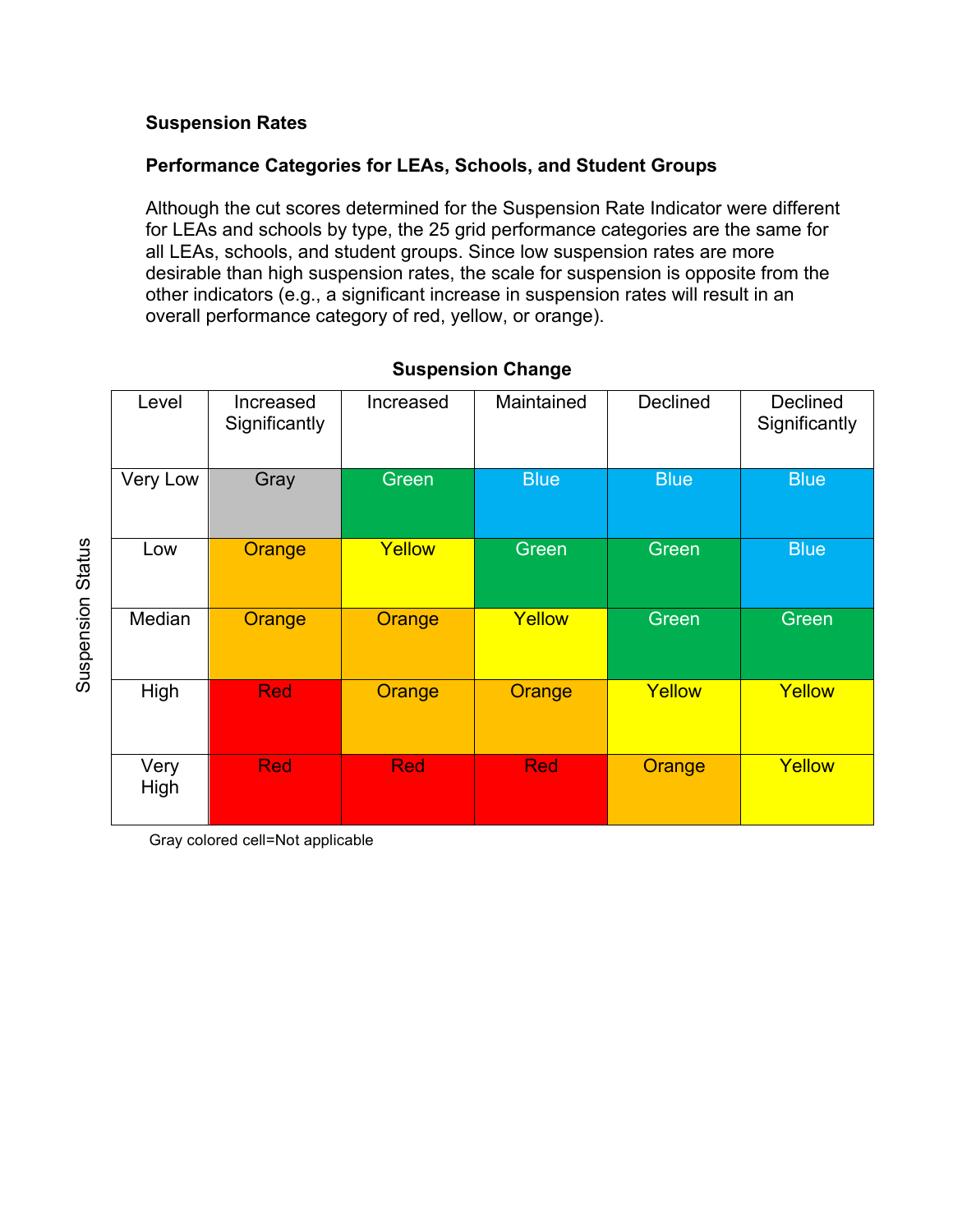School Level Performance Criteria

| <b>Status Level</b> | <b>Elementary School</b> | <b>Middle School</b>                         | <b>High School</b>      |
|---------------------|--------------------------|----------------------------------------------|-------------------------|
| Very Low            | Suspension rate is 0.5%  | Suspension rate is 0.5%                      | Suspension rate is 0.5% |
|                     | or less.                 | or less.                                     | or less.                |
| Low                 | Suspension rate is       | Suspension rate is                           | Suspension rate is      |
|                     | greater than 0.5% to     | greater than 0.5% to                         | greater than 0.5% to    |
|                     | $1.0\%$ .                | $2\%$ .                                      | $1.5\%$ .               |
| Median              | Suspension rate is       | Suspension rate is<br>greater than 2% to 8%. | Suspension rate is      |
|                     | greater than 1% to 3%.   |                                              | greater than 1.5% to    |
|                     |                          |                                              | $6\%$ .                 |
| High                | Suspension rate is       | Suspension rate is                           | Suspension rate is      |
|                     | greater than 3% to 6%.   | greater than 8% to 12%.                      | greater than 6% to 10%. |
| Very High           | Suspension rate is       | Suspension rate is                           | Suspension rate is      |
|                     | greater than 6%.         | greater than 12%.                            | greater than 10%.       |

| Change<br>Level | <b>Elementary School</b>  | <b>Middle School</b>      | <b>High School</b>        |
|-----------------|---------------------------|---------------------------|---------------------------|
| Declined        | Suspension rate declined  | Suspension rate declined  | Suspension rate declined  |
| Significantly   | by 1% or greater.         | by 3% or greater.         | by 2% or greater.         |
| Declined        | Suspension rate declined  | Suspension rate declined  | Suspension rate declined  |
|                 | by 0.3% to less than 1%.  | by 0.3% to less than 3%.  | by 0.3% to less than 2%.  |
| Maintained      | Suspension rate declined  | Suspension rate declined  | Suspension rate declined  |
|                 | or increased by less than | or increased by less than | or increased by less than |
|                 | $0.3\%$ .                 | $0.3\%$ .                 | $0.3\%$ .                 |
| Increased       | Suspension rate increased | Suspension rate increased | Suspension rate increased |
|                 | by 0.3% to less than 2%.  | by 0.3% to less than 4%.  | by 0.3% to less than 3%.  |
| Increased       | Suspension rate increased | Suspension rate increased | Suspension rate increased |
| Significantly   | by more than 2%.          | by more than 4%.          | by more than 3%.          |